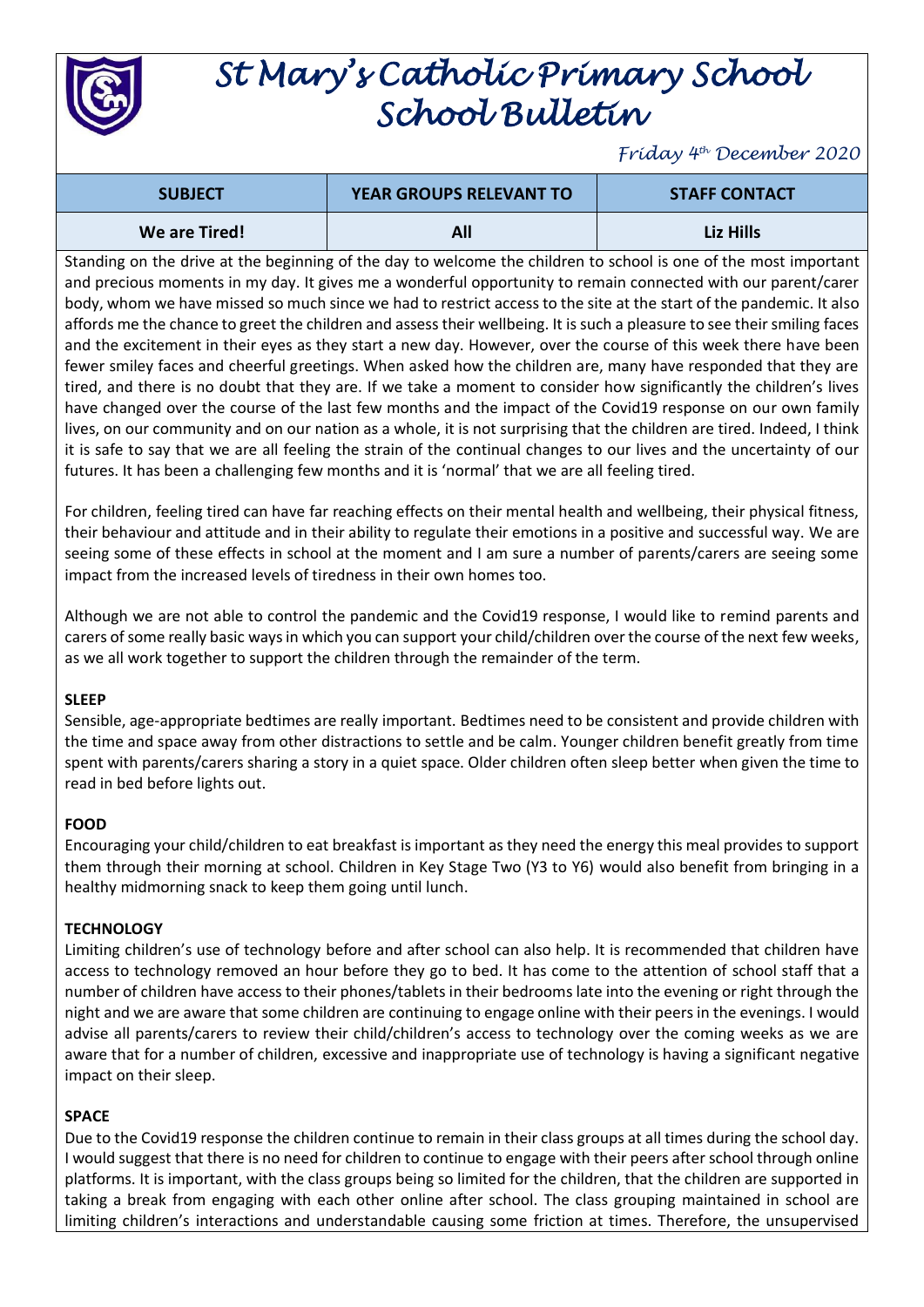interactions between children online is sometimes becoming negative and this negativity is coming into school with the children. Dealing with these matters is taking up staff time which would be far better spent focused on the children's learning and development. If your child has a WhatsApp account please can I ask you to take some time to review your child's interactions on this platform and that you review the age restrictions at the following link: <https://faq.whatsapp.com/general/security-and-privacy/minimum-age-to-use-whatsapp/?lang=fb>

## **TEAM WORK**

Please do remember that your child is likely to be hungry and tired after a full day at school and so may not want to discuss their school day with you or may struggle to identify the positive aspects of their day if something has upset them. Just like adults, children can have a tendency to focus on the negative when feeling tired and fed up. Please remember that we are here at school to support your child/children and we want them to have positive experiences whilst at school. If your child is sharing worries or concerns with you about events at school, please can we ask that you bring those directly to your child's class teacher who will be able to find out more and establish a full picture of events. Please can I remind parents/carers that it is important that children speak directly to members of staff if they are upset or unhappy at school immediately so that situations can be sorted and resolved effectively. Therefore, we appreciate parents/carers working with us to stress this message to children – speak to an adult at school.

### **PATIENCE and UNDERSTANDING**

Finally, a gentle reminder of the importance of patience and understanding at this time. Please acknowledge that your own wellbeing will have a direct impact on your child's and that your management of them will be affected by your own state of mental and physical health and emotional wellbeing. Be patient with your child/children, stay calm and in control and try to understand their situation. Remember that you are human too and will not always get it right and be gentle on yourself and forgiving.

If you are available there are some excellent evening opportunities, detailed in the attached flier, being run by the TripleP Team to support parents in the management of their children. Even if your child is settled at this time, things can change and having a bank of strategies available to support you in your parenting is a great advantage. I have worked with parents and carers who have engaged in sessions run by the Triple P Team in the past and the feedback has been very positive. Please take some time to check out the flier and to carefully consider if you might benefit from any of the opportunities for some support.

There are just two weeks to go before the end of term. Please work with us to support your children through these weeks to ensure they remain calm, peaceful and purposeful.

| <b>Crazy Hair Day</b>                                                                                                                                                                                                                                                                                                                                                                                                                    | <b>ALL</b> | <b>FSM</b>    |  |  |
|------------------------------------------------------------------------------------------------------------------------------------------------------------------------------------------------------------------------------------------------------------------------------------------------------------------------------------------------------------------------------------------------------------------------------------------|------------|---------------|--|--|
| Thanks to all those that joined in the fun last Friday for Crazy hair day, I am sure you all enjoyed seeing a selection<br>of the amazing and crazy hair designs on our St Mary's School Facebook page.<br>The Friends of St Mary's are pleased to announce that a grand total of £267.26 was donated to be added to the<br>Friends ongoing fundraising efforts for our school. Thank you for your generosity which is most appreciated. |            |               |  |  |
| <b>FSM Festive Fun Run</b>                                                                                                                                                                                                                                                                                                                                                                                                               | <b>ALL</b> | <b>FSM</b>    |  |  |
| We are delighted to announce the Friends of St Mary's have organised a Festive Fun Run on Friday 11 <sup>th</sup> December.<br>We're hoping to have a couple of surprises on the day too. Please see attached poster for more information.                                                                                                                                                                                               |            |               |  |  |
| <b>Thank You</b>                                                                                                                                                                                                                                                                                                                                                                                                                         | <b>ALL</b> |               |  |  |
| Thank you for all your wonderful donation of Christmas trees, lights and decorations - The school looks amazing<br>and there is a little bit of Christmas cheer all over the place! We really appreciate all of your contributions.                                                                                                                                                                                                      |            |               |  |  |
| <b>Masses at St Mary's Church</b>                                                                                                                                                                                                                                                                                                                                                                                                        | <b>ALL</b> | <b>Church</b> |  |  |
| Fr Dominic is pleased to announce the resumption of masses at St Mary's Church this week.                                                                                                                                                                                                                                                                                                                                                |            |               |  |  |
| Saturday Vigil 6pm and Sunday Morning at 9.30am Masses can be attended. Numbers are limited so tickets must                                                                                                                                                                                                                                                                                                                              |            |               |  |  |

be booked in advance using the following links. A ticket is required for each attendee, including children. New tickets are required for each Mass. Please book in good time.